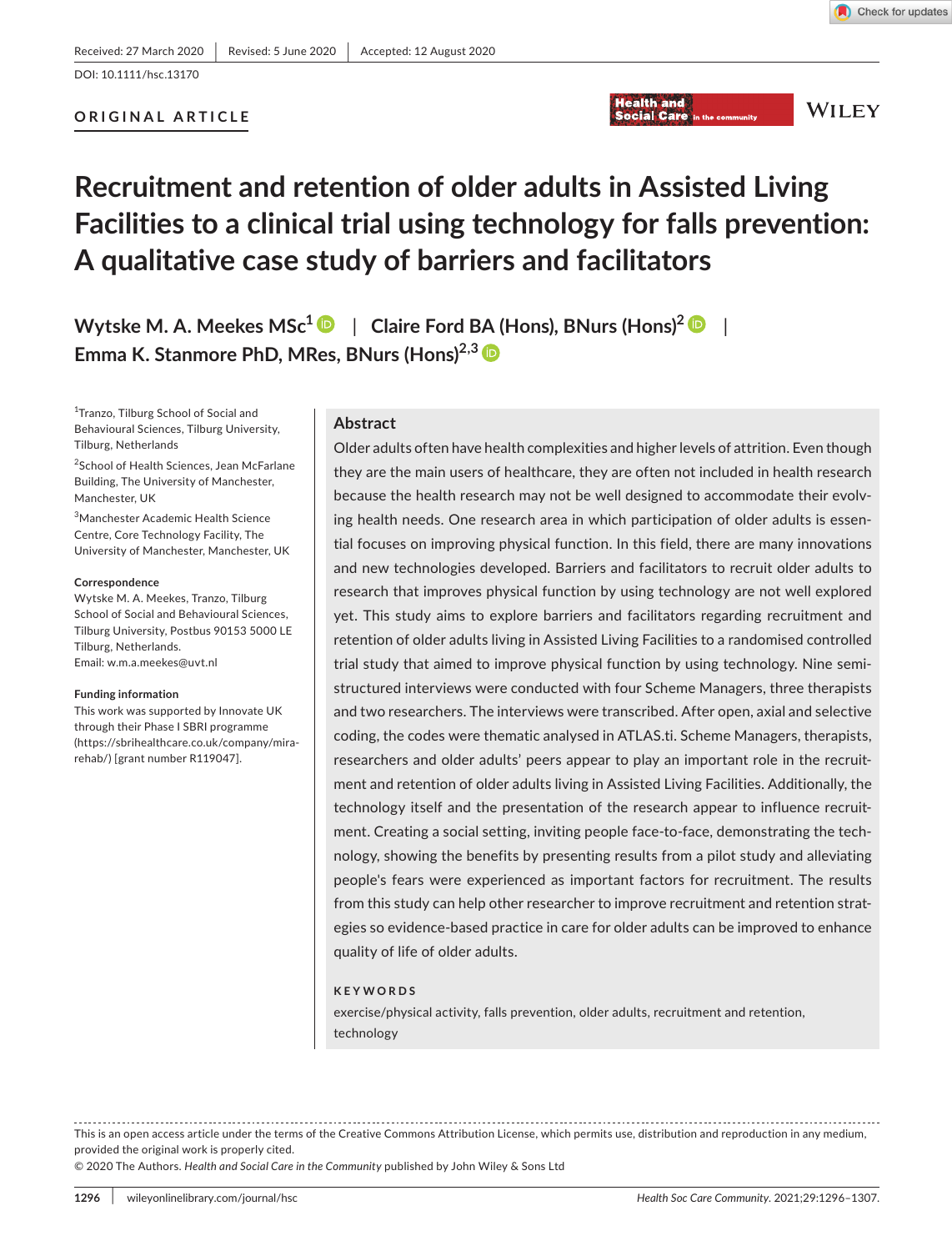keep them engaged.

The proportion of older adults is increasing worldwide (WHO, 2018). Older adults frequently have comorbid conditions and require more health services compared to children and adults (Divo, Martinez, & Mannino, 2014; Vegda et al., 2009). Therefore, it is important to focus on this age group in health research to improve physical function through exercise and to promote healthy ageing (Booth, Roberts, & Laye, 2012; Kendrick et al., 2018). The main purpose of health research is to gather evidence for clinical practice, thus, a study population should represent the main users. Yet, despite this, older adults are often not included in health research because studies are often not well designed to accommodate the evolving health of older adults who may have health complexities and who experience higher levels of attrition (McMurdo et al., 2011; Ridda, MacIntyre, Lindley, & Tan, 2010). Furthermore, their various medical histories may cause heterogeneity in treatment response (Mody et al., 2008) leading to less conclusive results. Also, recruitment goals may not be reached due to high attrition. Carlisle, Kimmelman, Ramsay, and MacKinnon (2015) concluded in their study about trial recruitment that, in general, 19% of the trials closed due to recruitment problems or with less than 85% of the expected enrolment, compromising the statistical power of a study (Carlisle et al., 2015). Not meeting recruitment goals can have a negative impact on scientific, ethical, political and financial outcomes (Huang et al., 2018). More importantly, it negatively influences the outcome of trials that aim to improve healthcare for patients. A successful trial depends on successful recruitment and retention of participants (Wylie et al., 2015). Still, many studies experience barriers when recruiting older adults to research and to

One research area in which participation of older adults is essential is falls prevention. Many falls prevention studies focus on improving the physical function of older adults. However, motivating older adults to start and complete interventions that improve physical function is experienced as difficult, in research as well as in daily practice (Laventure & Skelton, 2007; Van Ruiten, 2013). Additionally, technologies (e.g. Exergames, fall detection systems) are more often used as an effective means for older adults to stay healthy and independent, although not widely adopted or used by older adults (Coughlin, 2010; Lee & Coughlin, 2015). However, attrition rates can be high for technology-based intervention studies such as those involving web-based interventions (Peels et al., 2012) or wearable technology (Attig & Franke, 2020). Previous studies mention that factors, such as improved health, technological complexity, social interaction and lack of knowledge and confidence, influence older people's attitudes towards technology (Andrews, Brown, Hawley, & Astell, 2019; Barg-Walkow, Harrington, Mitzner, Hartley, & Rogers, 2017; Vaportzis, Giatsi Clausen, & Gow, 2017). According to Lee and Coughlin (2015), certain factors are important to consider during designing, developing and delivering a technology as they influence adaptation and use (Lee & Coughlin, 2015). Consequently, these factors will also influence recruitment and retention to studies that use technology. Barriers and facilitators

#### **What is known**

- Older adults often have health complexities and higher levels of attrition when involved in health research.
- Barriers and facilitators to recruit older adults to research that improve physical function by using technology are not well explored yet.

#### **What is added**

- Scheme Managers, therapists, researchers and adult's peers can play an important role in the recruitment and retention of older adults living in Assisted Living Facilities into health research that aims to improve physical function by using technology.
- Inviting people face-to-face, demonstrating the technology during a real-life session, showing the benefits by presenting results from a feasibility study and alleviating people's fears can positively influence recruitment.

concerning intervention adherence that improve physical function have been investigated (Essery, Geraghty, Kirby, & Yardley, 2017; Jack, McLean, Moffett, & Gardiner, 2010; Picorelli, Pereira, Pereira, Felício, & Sherrington, 2014; Resnick et al., 2008). However, barriers and facilitators to recruit older adults to research that improves physical function by using technology are not well explored yet. In particular, there is a lack of studies in Assisted Living Facilities (also known as sheltered housing or extra care housing) in which residents retain their independence, living in flats or bungalows but can access care for activities of daily living (e.g. dressing, shopping). Residents living in Assisted Living Facilities tend to have more disabilities or degrees of frailty (according to Rockwood's definition (Clegg, Young, Iliffe, Rikkert, & Rockwood, 2013)) than community-dwelling older adults, but are usually more independent than those who live in care homes. Therefore, the aim of this study is to explore the barriers and facilitators regarding recruitment and retention of older adults living in Assisted Living Facilities to health-promoting research that aims to improve physical function by using technology.

## **2** | **METHODS**

This qualitative case study took place as a sub-study of a larger RCT study that aimed to explore the effectiveness of a suite of Exergames to improve balance and other outcomes in older adults in Assisted Living Facilities (Stanmore et al., 2019). Exergames are active video games that combine game play with physical activity. The Exergames used in this study are developed with older adults, academics and two falls prevention teams to improve the physical function and reduce fall risk of older adults. The Exergames are composed of evidence-based OTAGO and FaME strength and balance exercises (Campbell et al., 1997; Skelton, Dinan, Campbell, &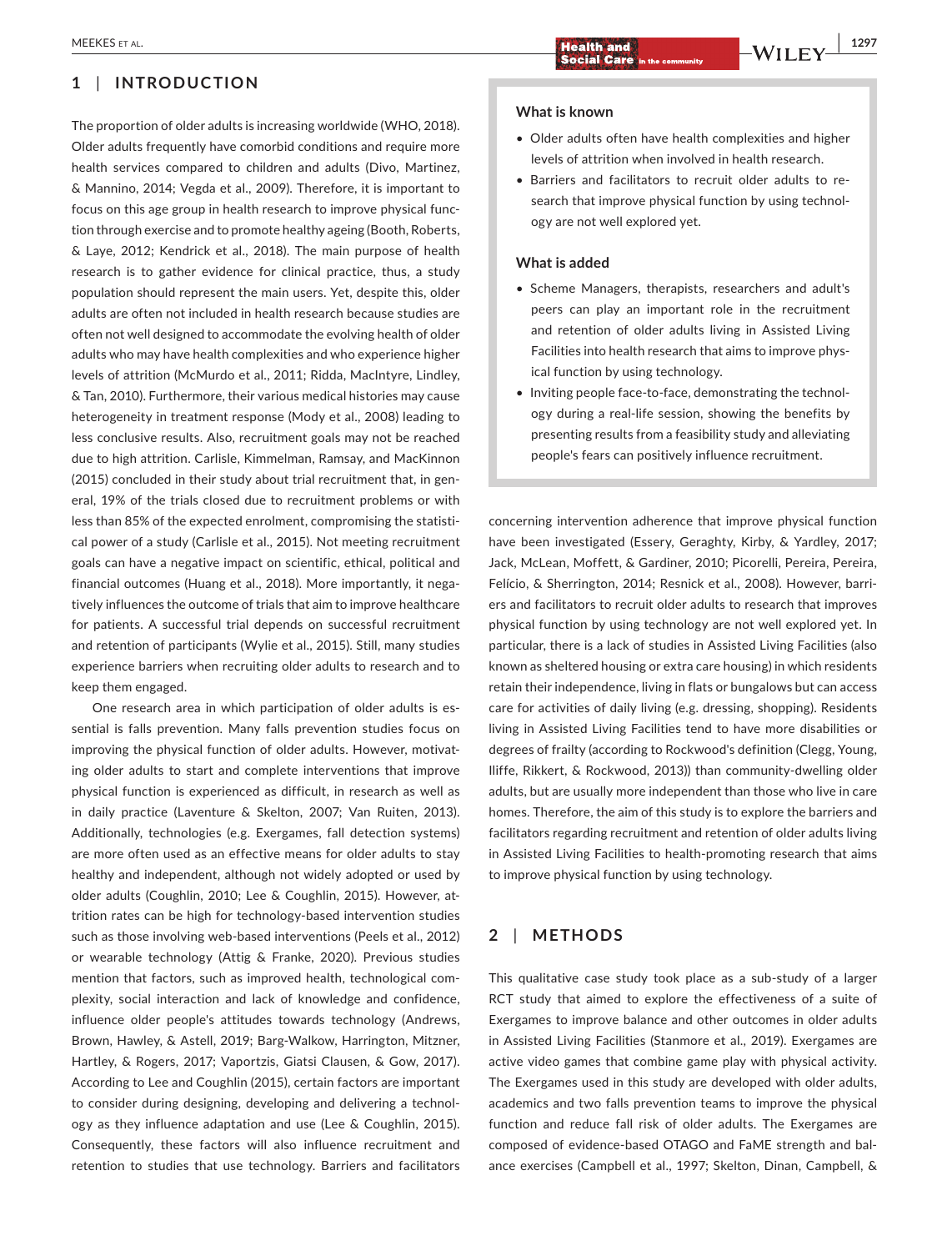**1298 | IA/II F.Y. Health and** *n n n n n n n n n n n n n n n n n n n n n n n n n n n n n n n*

Rutherford, 2005). The Exergame system uses a Microsoft Kinect, an off-the-shelf 3D camera, to track the participant's movements. More information about this RCT, the inclusion and exclusion criteria of the participants and the Exergames can be found elsewhere (Stanmore et al., 2019).

In this qualitative case study, nine semi-structured interviews were conducted at the end of the RCT study. All researchers, therapists and Scheme managers (SMs) from the intervention group of the RCT study were invited to participate if they were located in Greater Manchester due to their involvement in the recruitment process and observation of the study (i.e. explaining the purpose of the study, obtaining informed written consent from the participants). A topic guide was used to aid the semi-structured interviews, which aimed to explore the barriers and facilitators of the recruitment and retention of participants in the RCT study. Questions were centred around the roles, characteristics of the therapists or SMs; dynamics within Assisted Living Facilities; relationships among managers, therapists and participants; and the reasons for Exergame attendance, non-attendance and/or withdrawal from the study. The interviews were conducted by a research assistant who was not involved in the execution of the RCT study regarding the effectiveness of Exergames. The interviews were audio-recorded and each interview took approximately 45 min. The interviews with the SMs were conducted in their offices and the interviews with the therapists and researchers were conducted in quiet rooms at the University of Manchester.

#### **2.1** | **Setting**

As described above, this study took place as a sub-study of a larger RCT study (Stanmore et al., 2019). The RCT study was carried out at Assisted Living Facilities in the UK. Each facility was managed by a SM, whose role was to manage the Assisted Living Facility and support residents in a variety of ways (through accessing services and resources, and calling for help in an emergency situation). Before recruitment of residents, the researchers first approached the Housing Association Manager for approval to approach the SMs. After approval, the Housing Association Manager sent an email to all the SMs to inform them that they might be approached by the researchers. Subsequently the researchers invited the SMs of all the facilities to take part in the study. If interested, the researchers made an appointment with the SMs to explain the study procedures and to demonstrate the Exergames and the results of a previously conducted pilot study (Stanmore, Todd, & Skelton, 2015).

After the SM gave approval, the researchers invited all residents of the facility to a presentation about the Exergames in the communal lounge by distributing flyers to all flats in the facility. Interested residents came to the presentation and were invited to participate in the study. The study processes were explained, a demonstration of the Exergames was given and potential participants were given the opportunity to ask questions about the study. Older adults aged ≥ 55 were recruited from 18 Assisted Living Facilities in the UK. They were invited to play the Exergames three times a week

during a period of 12 consecutive weeks (and assessed at baseline and 12 weeks) under supervision of a physiotherapist or physiotherapist assistant in the communal room of their facility. The duration of the Exergame session was set by the physiotherapist according to their assessment of the level of ability of the older adults and the time varied between 10 and 20 min.

## **2.2** | **Data analysis**

After transcription, the interviews were open coded by two researchers (WM, ES). The codes were discussed and a coding scheme was developed from the different themes that emerged. The interviews were selective coded by two researchers (WM, ES) and compared. After consensus was reached, the coding was thematic analysed using ATLAS.ti 8 coding program (Friese, 2019).

## **2.3** | **Theoretical Framework**

The coding scheme used for the analysis of the results was informed by the Health Belief Model (HBM) which was initially developed by psychologists of the Public Health Service in the USA. (Champion & Skinner, 2008; Hochbaum, 1958; Rosenstock, 1974). The aim of the HBM is to predict why people take action to prevent, screen or control health issues. The HBM was used in this study to be able to explain and understand the factors from the perspectives of the SMs, therapists and researchers that influence the likelihood of the older adults in the Assisted Living Facilities to engage in health-promoting research using technology. The concepts of the HBM are operationalised in Table 1. The explored factors that influence the recruitment and retention of the older adults are related mainly to the concepts, Perceived Benefits versus. Perceived Barriers and Cues to Action of the HBM. Appendix 1 provides an overview of the codes used in this study and to which concepts of the HBM they relate.

## **3** | **FINDINGS**

In this study, nine semi-structured interviews were conducted with four SMs of four Assisted Living Facilities in which the Exergames were conducted; one physiotherapist and two physiotherapist assistants who supervised the older adults during the Exergame intervention; and one senior researcher and one junior researcher who investigated the effectiveness of the Exergames. Participant characteristics are presented in Table 2.

According to the results of this study, the following persons appeared to influence the recruitment and retention of the older adults: SMs, therapists, researchers and older adults' peers. Additionally, participants' health, Exergame product itself and the presentation of the research appeared to have influence. Below the perceived barriers and facilitators are elaborated and an overview is presented in Table 3.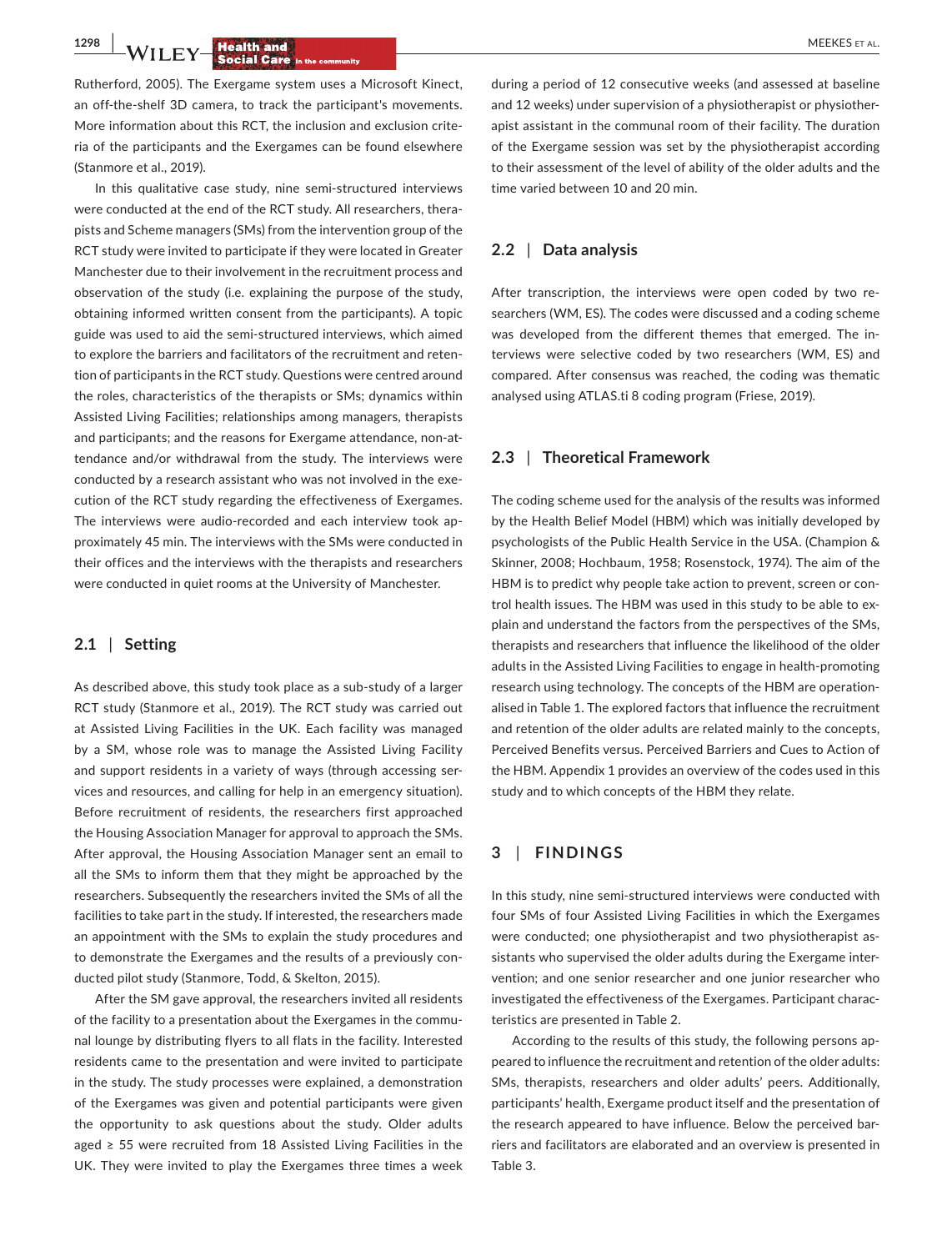## **3.1** | **Scheme managers**

All participants acknowledged the influence of the SM on the recruitment and retention of the older adults into the Exergames study. The SM in many instances acted as a facilitator and often helped with contacting and approaching residents as they thought that the Exergames could improve their quality of life and reduce their risk of falls.

**TABLE 1** Health Belief Model concepts operationalised (Rosenstock, 1974)

| Concept                                                    | Refers to                                                                                                                                 |
|------------------------------------------------------------|-------------------------------------------------------------------------------------------------------------------------------------------|
| Modifying variables                                        | Participant's characteristics                                                                                                             |
| <b>Perceived Seriousness</b>                               | Assessment of how serious the fall risk<br>is and the consequences of a fall                                                              |
| Perceived Susceptibility                                   | Assessment of how high the fall risk is                                                                                                   |
| Perceived Threat                                           | The motivation to take part in the study<br>and undertake the Exergames as a<br>result of the perceived seriousness and<br>susceptibility |
| <b>Perceived Benefits</b>                                  | The beliefs that the Exergames<br>will reduce the risk of falling and<br>prevent severe injuries and increase<br>independence             |
| <b>Perceived Barriers</b>                                  | Any perceived obstacles to engage in<br>the Exergames                                                                                     |
| Self-efficacy                                              | Perception of having the competence to<br>play the Exergames                                                                              |
| Cues to Action                                             | Internal or external triggers to play the<br>Exergames                                                                                    |
| Likelihood of engaging<br>in health-promoting<br>behaviour | The behaviour during participation in<br>the research study and playing the<br>Exergames                                                  |

#### **TABLE 2** Participant characteristics

"the wardens (Scheme Managers) were helpful in some of the places, … and (they) helped us approach them (the residents)." – Anne, Physiotherapist

Some SMs also helped the research team with the recruitment by distributing flyers and informing residents about the Exergame study and reminding them about the dates and times of the presentations and sessions. These SMs also tried to motivate residents to participate in the Exergames by praising and encouraging them to play the games.

> "But I'm a good motivator, I can get people, can say, I can really get to people and say come on, you'll be great," – Catherine, Scheme Manager

> "I would sort of monitor them from that point of view and also like [to give] praises. So when I go and see them do it, you make comments. I know a lot of their illnesses so when I see them raising their arms or legs or whatever it might be, I can tell straight away a massive improvement. So yeah, I think the encouragement. I think it's good to have that positiveness and let them see it, let them feel it. I think that might have helped contribute to some of the support they went through. So I think the managers play a part but it's a team thing." – Charles, Scheme Manager.

The participants in this study also mentioned that the more engaged SMs prompted their residents about presentations or sessions. This was necessary according to the SMs because residents would otherwise forget. For example, one SM mentioned that notices should not be given too far in advance because residents would forget. In addition, the therapists experienced that if a SM was more involved and

| Name <sup>a</sup> | Gender | <b>Function</b>           | <b>Experience</b>                                                                    |
|-------------------|--------|---------------------------|--------------------------------------------------------------------------------------|
| Charles           | M      | Scheme Manager            | 10.5 years experience as Scheme Manager<br>at participating Assisted Living Facility |
| Catherine         | F      | Scheme Manager            | 6 years experience as Scheme Manager at<br>participating Assisted Living Facility    |
| Charlotte         | F      | Scheme Manager            | 11 years experience as Scheme Manager at<br>participating Assisted Living Facility   |
| Collins           | M      | <b>Scheme Manager</b>     | 9 months experience as Scheme Manager<br>at participating Assisted Living Facility   |
| Anne              | F      | Physiotherapist           | 7 years experience as physiotherapist                                                |
| Elinor            | F      | Physiotherapist assistant | 2 years experience with falls prevention<br>(also as coordinator)                    |
| Marianne          | F      | Physiotherapist assistant | 3.5 years experience as physiotherapist<br>assistant                                 |
| Jane              | F      | Senior researcher         | 20 years experience with falls prevention<br>research                                |
| Elizabeth         | F      | Junior researcher         | 1.5 years experience with falls prevention<br>research                               |

<sup>a</sup>Names are pseudonyms.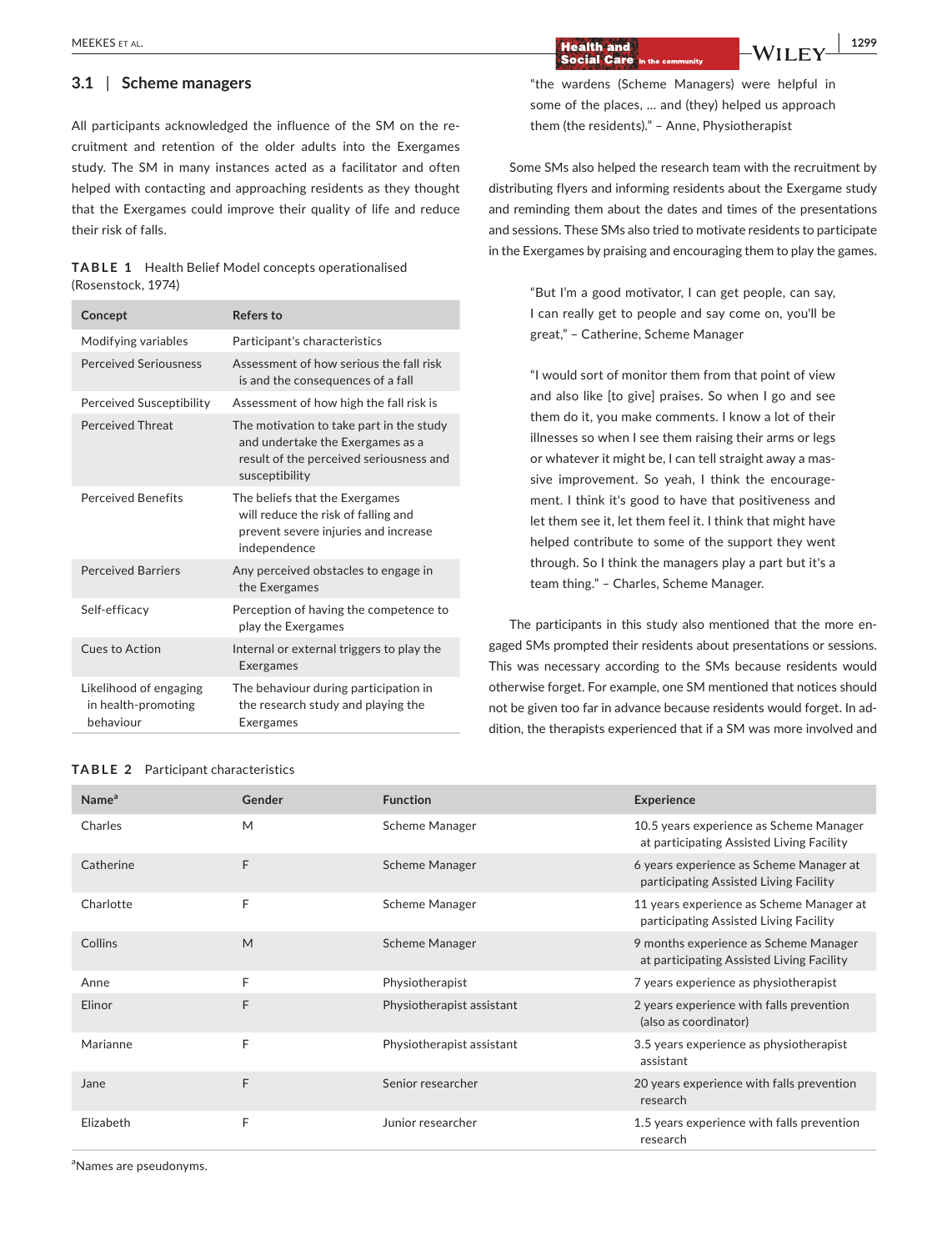| 1300<br>$\mathbf{v}$<br>.<br>community |  |  |  |
|----------------------------------------|--|--|--|
|                                        |  |  |  |

**TABLE 3** Barriers and facilitators for recruitment and retention of older adults in Assisted Living Facilities

|                        | <b>Barriers</b>                                                                 | <b>Facilitators</b>                                                                                                                                                            |
|------------------------|---------------------------------------------------------------------------------|--------------------------------------------------------------------------------------------------------------------------------------------------------------------------------|
| <b>Scheme Managers</b> | Busy/Lack of staff at facilities                                                | SM helps to contact and approach residents                                                                                                                                     |
|                        | Miscommunication or lack of communication                                       | SM helps to distribute flyers and information about the<br>study                                                                                                               |
|                        |                                                                                 | SM motivates residents to participate by praising and<br>encouraging them                                                                                                      |
|                        |                                                                                 | SM provides notices and information about study                                                                                                                                |
|                        |                                                                                 | SM's presence during presentation about research<br>project for resident                                                                                                       |
|                        |                                                                                 | Specific characteristics of SM such as non-patronising,<br>positive energy (see paragraph 'Scheme Manager')                                                                    |
| Therapists             | Preconceptions regarding older people                                           | Therapist supervision of resident undertaking the<br>Exergames                                                                                                                 |
|                        |                                                                                 | Therapist advice regarding physical function                                                                                                                                   |
|                        |                                                                                 | Therapist maintaining a comfortable atmosphere in the<br>group                                                                                                                 |
|                        |                                                                                 | Therapist motivating residents by supporting them to<br>feel confident and safe                                                                                                |
|                        |                                                                                 | Therapist wearing physiotherapist uniforms                                                                                                                                     |
|                        |                                                                                 | Therapist explains how exercises may assist daily<br>activities of living                                                                                                      |
|                        |                                                                                 | Gentle and non-patronising approach                                                                                                                                            |
|                        |                                                                                 | Specific characteristics of therapist such as<br>approachable, supportive (see paragraph 'Therapists')                                                                         |
| Researchers            | Patient information letter (according to ethical<br>requirements)               | Support from Housing Association Manager                                                                                                                                       |
|                        | Assessment of cognitive function among residents with<br>cognitive difficulties | Researchers' presentation about the study by inviting<br>residents face-to-face, demonstrating the Exergames<br>and showing the benefits from a previous feasibility<br>study. |
|                        |                                                                                 | Government funded study and conducted by<br>University (perceived prestige)                                                                                                    |
|                        |                                                                                 | Researcher's characteristic of being approachable                                                                                                                              |
| Peers                  | Tensions between residents/uncomfortable atmosphere                             | Peers cheering and clapping for each other                                                                                                                                     |
|                        | Peer pressure to withdraw or to not participate                                 | Relaxed and comfortable atmosphere                                                                                                                                             |
|                        |                                                                                 | Peers sharing positive experiences                                                                                                                                             |
|                        |                                                                                 | Having residents with strong personalities at the<br>facility participating in the study                                                                                       |
| General                | Comorbid health issues                                                          | Exergames providing feedback about performance                                                                                                                                 |
|                        | Technical difficulties with the Exergames                                       |                                                                                                                                                                                |
|                        | Terminology in advertisement ('exercise')                                       |                                                                                                                                                                                |
|                        | Timing of the study (during summer many residents are on<br>holiday)            |                                                                                                                                                                                |
|                        | Other activities at the facility (simultaneously)                               |                                                                                                                                                                                |

Abbreviation: SM, Scheme Manager.

appreciated the potential benefits of the study, the group of residents participating in the study was bigger.

> "But she (Scheme Manager) was very much wanting the residents to get involved, and I think that's why it was a bigger group anyway, because of her input. And

the smaller group the scheme manager she was very… I think she was tied up in her office." – Marianne, Physiotherapist assistant.

Some participants reported that if SMs were very busy and had to cover more than one facility due to lack of staff, they were perceived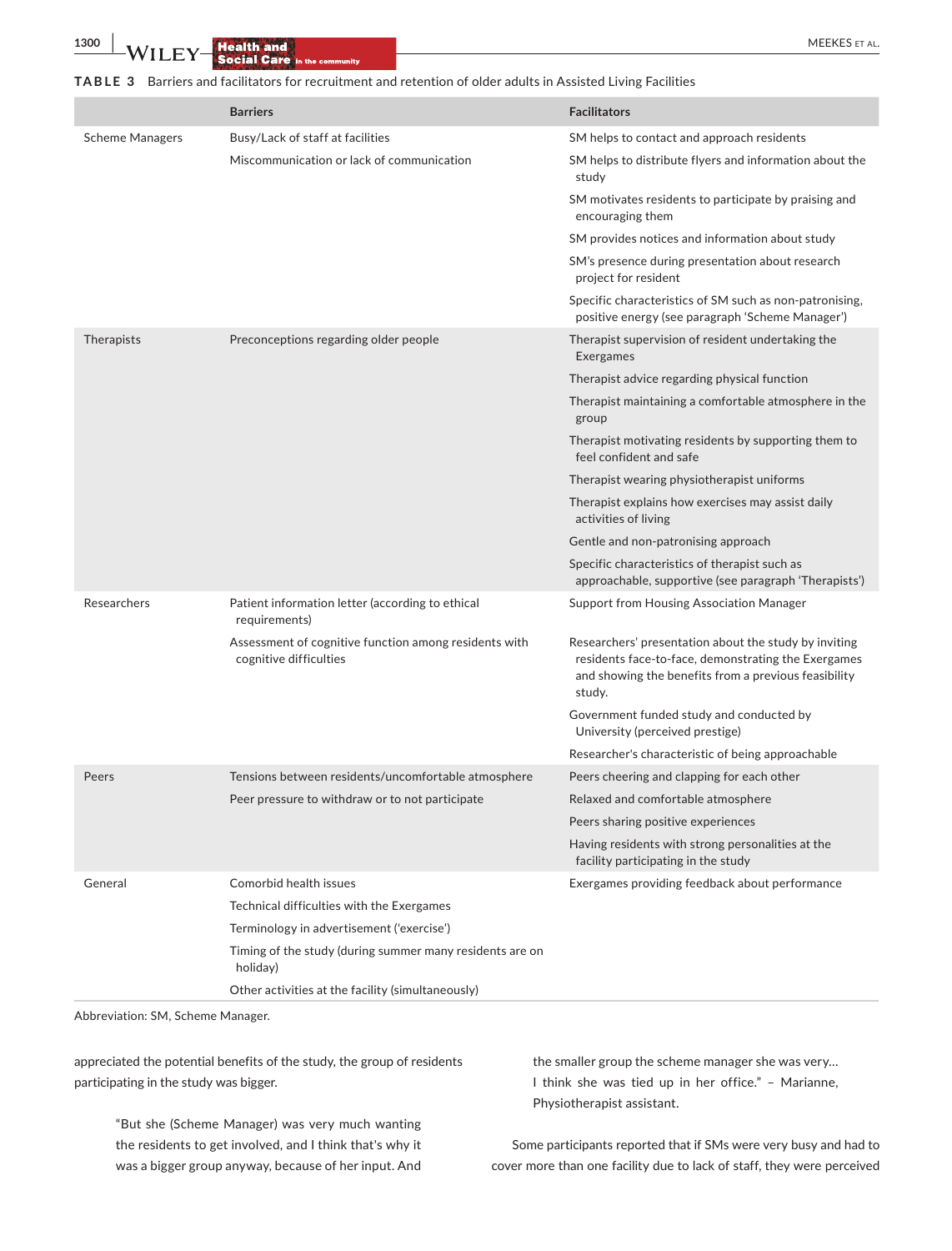to be less approachable for residents and researchers and they had less time to get involved with or promote the study. Furthermore, clear and effective communication between the SMs and researchers appears to be essential for recruitment as miscommunication resulted in almost no attendees for a presentation. Also, the presence of a SM during a presentation was perceived by the researchers as a facilitator for recruitment. For example, when a SM was on holiday during a presentation, residents were much less likely to participate.

According to the therapists, the influence of the SM also depended on the level of health of the residents in a facility. They experienced that if the residents were more dependent (i.e. poorer mobility, comorbidities and more need for support with activities of daily living), they appeared to depend more on the SM and so the SM had a greater influence compared to facilities in which residents were more independent.

The participants of this study perceived that the following characteristics of the SM were facilitators for successful recruitment and retention: passionate about working with older adults; smiling; happy; positive energy; approachable; talking the same language as the residents; non-patronising; encouraging residents; hands-on relationship with the residents; able to motivate residents; being organised and knowing what is going on in the facility; caring; empathetic; positive; helpful; giving the residents confidence and praising the residents.

## **3.2** | **Therapists**

The participants of this study acknowledged the influence of the physiotherapist and the two physio-assistants on the retention of residents to the study. Below, the physiotherapist and physio-assistants are referred to as therapists. Besides being able to provide the Exergames and give advice regarding physical function, other characteristics of the therapists also appear to be important. To maintain a comfortable atmosphere in a group, the therapists also needed to deal with tensions between some residents. The therapists had to be able to deal with the different personalities of the residents.

> "He (a resident) can be quite scary. He has got Bipolar and I think he screamed and shouted at her (therapist) – I don't know if she was late or whatever but I was in the background but he was very much, you know, and he stormed back off to his flat and she was able to calm him down, and explained what had happened and he was fine then" – Catherine, Scheme Manager.

One therapist experienced that her own preconception about older adults could be a barrier for the execution of her work and that an open attitude towards older adults is important even if you have worked with older adults in the past.

> "yeah they are very different. I think that this has been the biggest thing for me. Because I have been used to

 **|** MEEKES et al. **1301**

delivering exercise classes and I have worked in the community. So when you bring people together from the community they are very appreciative of going somewhere because they are lonely and I think that when you work in a scheme [Assisted Living Facility], for example the two schemes that I've been working with… this is their home. So you are going into their home, when you are going into the lounge and in that you have got all different dynamics and personalities that live in a home. So it is a bit like a family in a way, where you get conflicts within families with you know siblings. It is a bit like that really which I was not really prepared for" – Elinor, Physiotherapist assistant.

Therapists who were able to motivate older adults and let them feel confident and safe were experienced as important facilitators for the retention. One therapist mentioned that she wore physiotherapist uniforms, which might have increased the perception of safety among older adults. In addition, explaining how certain movements assist in activities of daily living (e.g. dressing or shopping) might have increased the motivation for continuing to take part in the study. Additionally, a gentle and non-patronising approach was experienced as important.

> "Sometimes when they are elderly, people talk to them like they are children or they are different. So I just speak to them like I am speaking to you now and that is, a lot of feedback that I got from the group saying "you treating us normally", well you are! Why would not I? You know? But not everybody does. They start talking to us like (in loud, patronizing tone) "Do you want to do the exercise?" You know, because we may not be able to hear or see properly they treat us like we are daft." – Elinor, Physiotherapist assistant.

Characteristics of the therapists that were experienced by the participants of this study as important were being approachable, enthusiastic, passionate and supportive.

## **3.3** | **Researchers**

According to the results from this study, the researchers appear to have more influence on recruitment of the older adults in the Exergame study than on retention. The researchers explained that they first approached the Housing Association Manager for approval to approach the SMs. Some of the SMs mentioned that participating in the Exergame study was promoted by their Housing Association organisation. According to the researchers, having the Housing Association Manager promoting the Exergame study made recruitment of facilities easier.

> "And the trust (Housing Association organization) they wanted to promote it, the bigger bosses and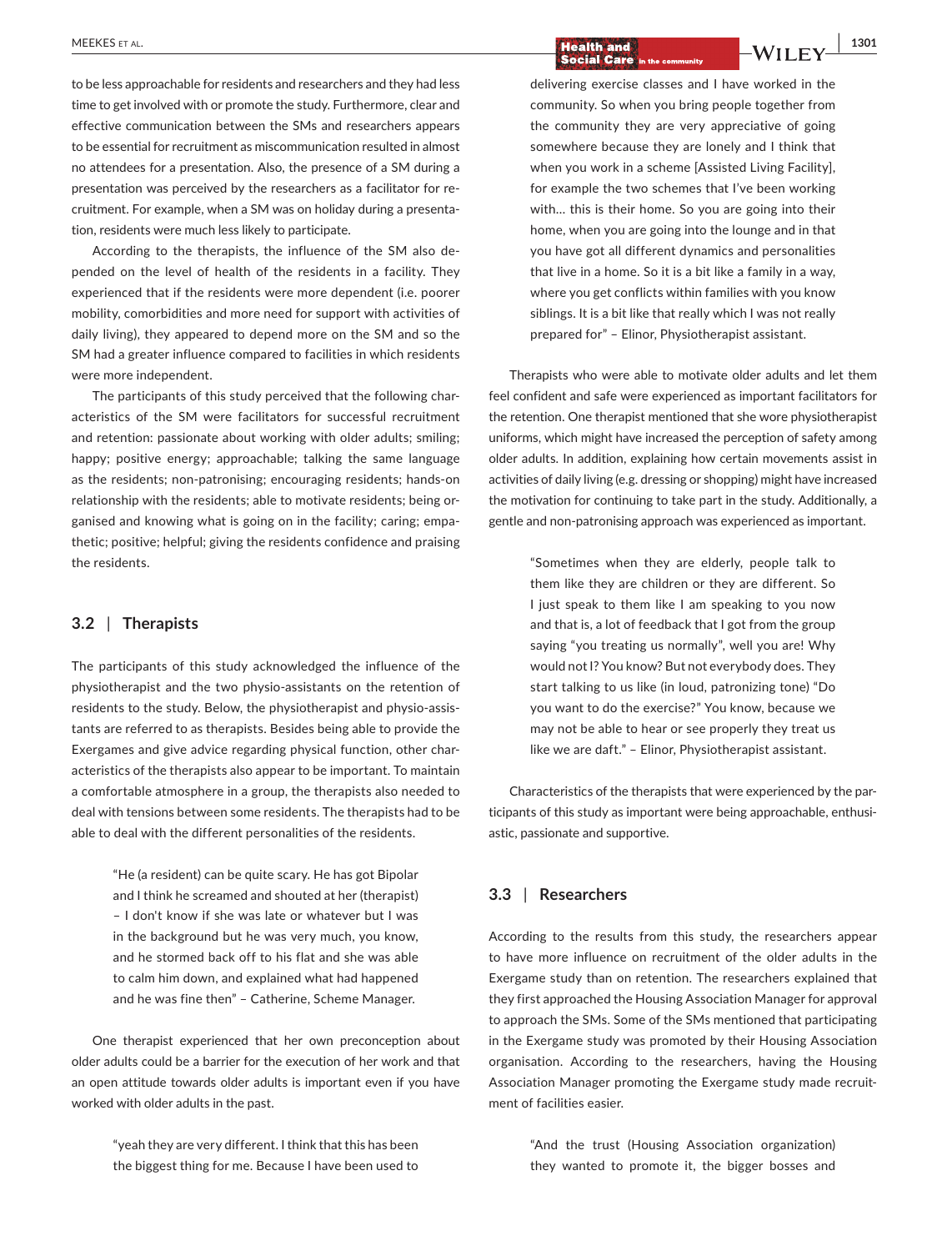**1302 | IA/II F.Y. Health and** *n n n n n n n n n n n n n n n n n n n n n n n n n n n n n n n*

that. They wanted us to get involved in it, the Scheme Managers to push, well not to push but to ask them." – Charlotte, Scheme Manager.

During a first appointment with a SM, the researchers presented the Exergames and explained the purpose and procedures of the study. When the SM gave approval, the researchers also presented the Exergames to the residents during a group presentation in the communal lounge of the facility. According to the researchers and some of the SMs, the presentations had a positive influence on the recruitment. Inviting people face-to-face, demonstrating the Exergames during a real-life session, showing the benefits by presenting results from a pilot study and alleviating people's fears (e.g. regarding use of the technology or ability to join with certain health issues) were experienced as important factors for recruitment. According to one SM, the study being government funded and the study being conducted by the University helped recruitment as well as the study was deemed important and purposeful. Furthermore, the researchers mentioned that they received feedback from the older adults that they were approachable, which might have helped with the retention of older adults. In contrast, the patient information letter was experienced as a barrier and was perceived as not being user-friendly because it has to meet several criteria for ethical approval.

> "All this ethics information sheets, what they have to comply with, it's very off-putting. They [participants] do not want to have to read three pages in detail as you can imagine." – Jane, Researcher.

Furthermore, conducting assessments about cognitive function, such as the Addenbrooks Cognitive Examination III (Hsieh, Schubert, Hoon, Mioshi, & Hodges, 2013), were experienced as potential barriers for recruitment and retention for older adults with cognitive issues. These questionnaires were uncomfortable for some older adults as they were aware that they had some cognitive difficulties and the trained researchers needed to offer lots of reassurance and support during these assessments.

## **3.4** | **Peers**

According to the participants of this study, the peer relationships of the older adults participating in the Exergames study were experienced to be both barriers and facilitators in the recruitment and retention. Tensions between residents on occasions resulted in an uncomfortable atmosphere at the facility. The SMs mentioned that these tensions might arise due to different personalities but could also be caused due to health issues (e.g. psychological disorders, cognitive decline).

> "Eventually it ironed out issues and problems because you are dealing with lots of residents and some of

them do not talk to each other for whatever reasons, just personality." – Charles, Scheme Manager.

"Some people were very competitive, some in a helpful way, cheering and clapping and some not in a helpful way, perhaps wanting to be better than the next person. And just personalities and you do find that cognitive decline that some people, they have not got that filter where they just say things that perhaps they have not thought through or can be a bit… yeah less tactful." – Jane, Senior researcher.

One SM also mentioned that if friends withdrew or were not interested, the remaining residents were more likely to withdraw as well. This was also noticed by the junior researcher at other facilities. Nevertheless, most of the time, peers were experienced as facilitators for the recruitment and retention in the Exergame study. Peers cheered and clapped for each other.

> "You know more sort of cheering each other on and staying for the duration of the game..."- Marianne, Physiotherapist assistant

At most facilities, the atmosphere was experienced by therapists and researchers as relaxed and comfortable which made the execution of the Exergames more pleasant. Peers would also mention their positive experiences with the Exergames which may have motivated others to join in or to keep on going. Also, being able to get the residents with a strong personality (i.e. influential) on board with the study may have made recruitment of other residents easier.

## **3.5** | **General**

The health of the older adults, the Exergame product and the set-up of the study could have influenced recruitment and retention according to the participants. Many of the older adults who participated in the Exergame study had multiple health issues such as osteoarthritis, chronic obstructive pulmonary disease and diabetes. Therefore, they had regular hospital visits and admissions or due to acute illness were not able to join a session which may have influenced retention according to the participants. Also, the Exergame product itself might have influenced retention. The Exergame technology was viewed positively by the participants and the provision of feedback scores and graphs about performances appeared to stimulate interest and retention. On the occasions a technical difficulty occurred (e.g. the sensor camera not tracking the participant, updates during the sessions). These difficulties might have negatively influenced retention as older adults might have felt disappointed by this.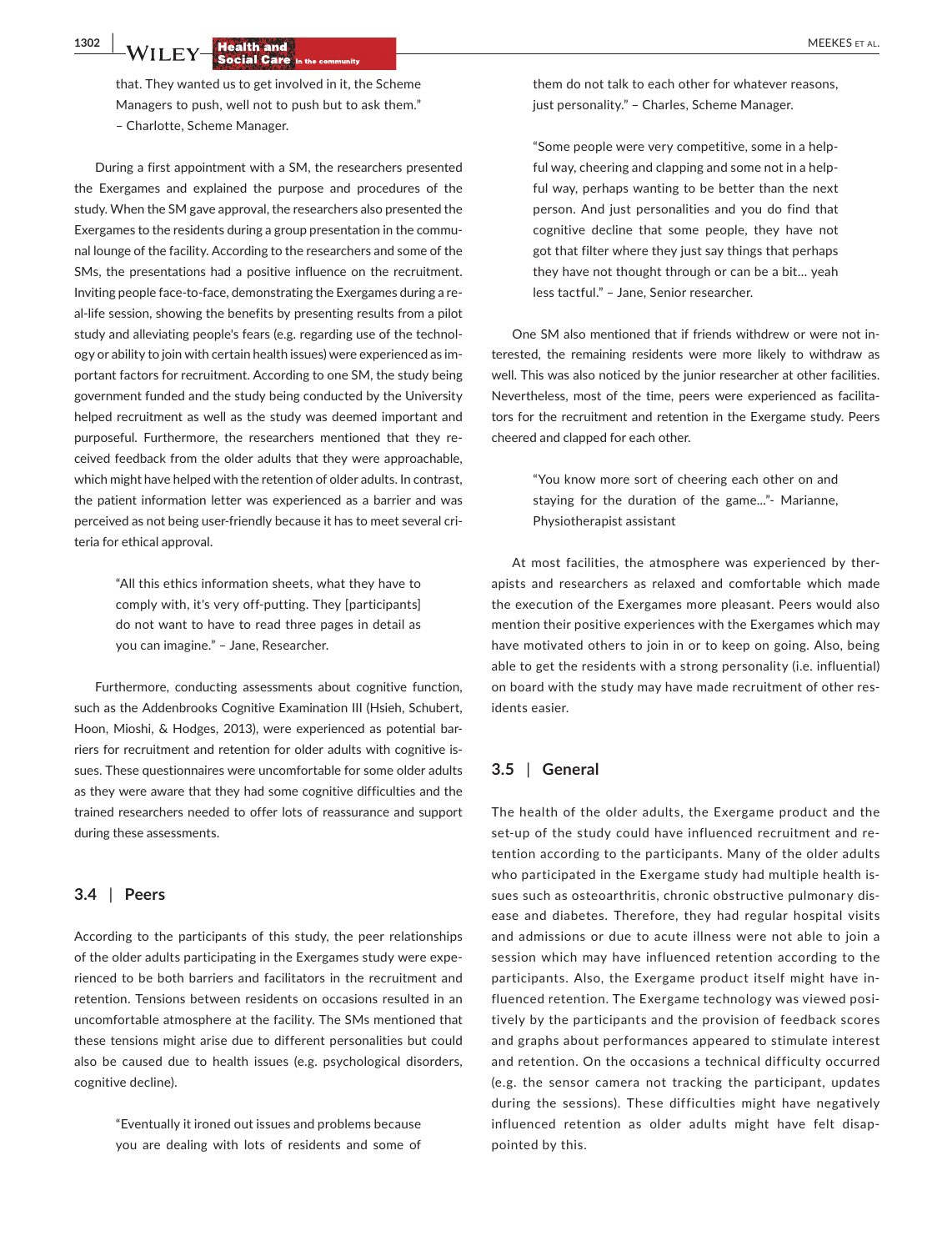"The reasons (for missing sessions) were generally hospital appointments, was not well, did not feel well on that occasions. We also had issues with the computer and the package itself. That let us down itself. Maybe a session was missed by that." – Charles, Scheme Manager.

The way the Exergames were advertised among the older adults appeared to result in different reactions from the participants. Most participants agreed that the terminology 'exercise' was off-putting and that terminology such as 'games' or 'fun' would be more positively received for future recruitment.

> "It's just a shame that it's called 'exercise' because if it was called something else it would have got more people." – Charlotte, Scheme Manager

One SM believed that advertising using the term 'exercise' was not a problem and that it entails what the Exergames are about. Furthermore, the timing of the Exergames also appears to be important for the execution of the study. For example, a therapist mentioned that during the summer, many older adults would go on holiday. A SM also mentioned that it is important to check which other activities are already going on at a facility so they do not overlap.

During the execution of the Exergames in the communal lounge, the therapists also provided tea with biscuits and fruit. This was experienced, together with the relaxed atmosphere, as a facilitator for retention because it supported the creation of a social setting and social cohesion.

> "And there was another guy (resident) in another group where the manager of the scheme reported he didn't used to socialize at all with the other residents. After doing the program he did so. There is a social improvements as well…Well, for the study the tea and biscuits and I know they were only little, but they do help. In real life, things that would help them comply would be giving them the option to be in a group or not [individual therapy] because everyone's different, but the majority wanted the group, so having a relaxed group environment." – Anne, Physiotherapist assistant.

> "And just socially as well, it [Exergame setting] has brought people together. One lady, she was in the middle of moving into one of the schemes [Assisted Living Facilities], and she didn't know anybody so this was an excellent opportunity for her to meet other people, you know, which she probably wouldn't have done." – Marianne, Physiotherapist assistant.

A therapist and the senior researcher also mentioned that 'giving the older adults a voice' was experienced as a facilitator. Explaining

to older adults that they were chosen to evaluate the Exergames and that all their feedback was welcome and appreciated may also have positively influenced recruitment and retention.

## **4** | **DISCUSSION**

The aim of this qualitative study was to explore the barriers and facilitators regarding recruitment and retention of older adults living in Assisted Living Facilities to health promoting research that aims to improve physical function by using technology. The results from this study show that SMs, therapists, researchers and older adults' peers appear to play an important role in the recruitment and retention of older adults living in Assisted Living Facilities to health-promoting research. Additionally, participants' health, the technology itself and the way it was advertised and presented may have influenced recruitment and retention.

SMs of Assisted Living Facilities can play an important role in the recruitment and retention of older adults into health research. They often have a positive relationship with their residents and are able to motivate residents to participate in healthy behaviour through positive encouragement and reminders (i.e. cues to action, see Appendix 1). They appeared to be more supportive of recruitment for the study when they believed that the intervention may help the older adults and reduce their fall risk (i.e. perceived susceptibility and perceived threat according to the HBM concepts). Supportive SMs prompted older adults to attend presentations or Exergame sessions, which assisted with recruitment and retention and which may have endorsed that taking part in the study was important and worthwhile. This implies that it is worth researchers taking time to invest in gaining rapport with the SM of a facility before commencing recruitment for a study.

Therapists appeared to also influence the retention of older adults into health-promoting research. They provided advice, praised older adults which may have improved their self-efficacy and the therapist supervision increased the safety of participants during the intervention. Furthermore, they were able to abate tensions between older adults and they appear to be important in maintaining a comfortable atmosphere within a group which positively influences retention rates. The therapists might also have contributed to a comfortable and relaxed atmosphere by offering tea or coffee with biscuits and fruit during the sessions which also created a kind of social setting. These are all cues to action according to the HBM that may have contributed to the study recruitment and retention.

The researchers experienced that a top-down approach can help recruitment. By first approaching the Housing Association Manager, the SMs of the Assisted Living Facilities may have been more open towards participating in the research study. Mody et al. (2008) describe in their study that care home residents are a vulnerable group and that the staff of a home might feel the need to protect the residents from exploitation (Mody et al., 2008). This could lead to scepticism of staff towards new research (Jimanez & Czaja, 2016; Mody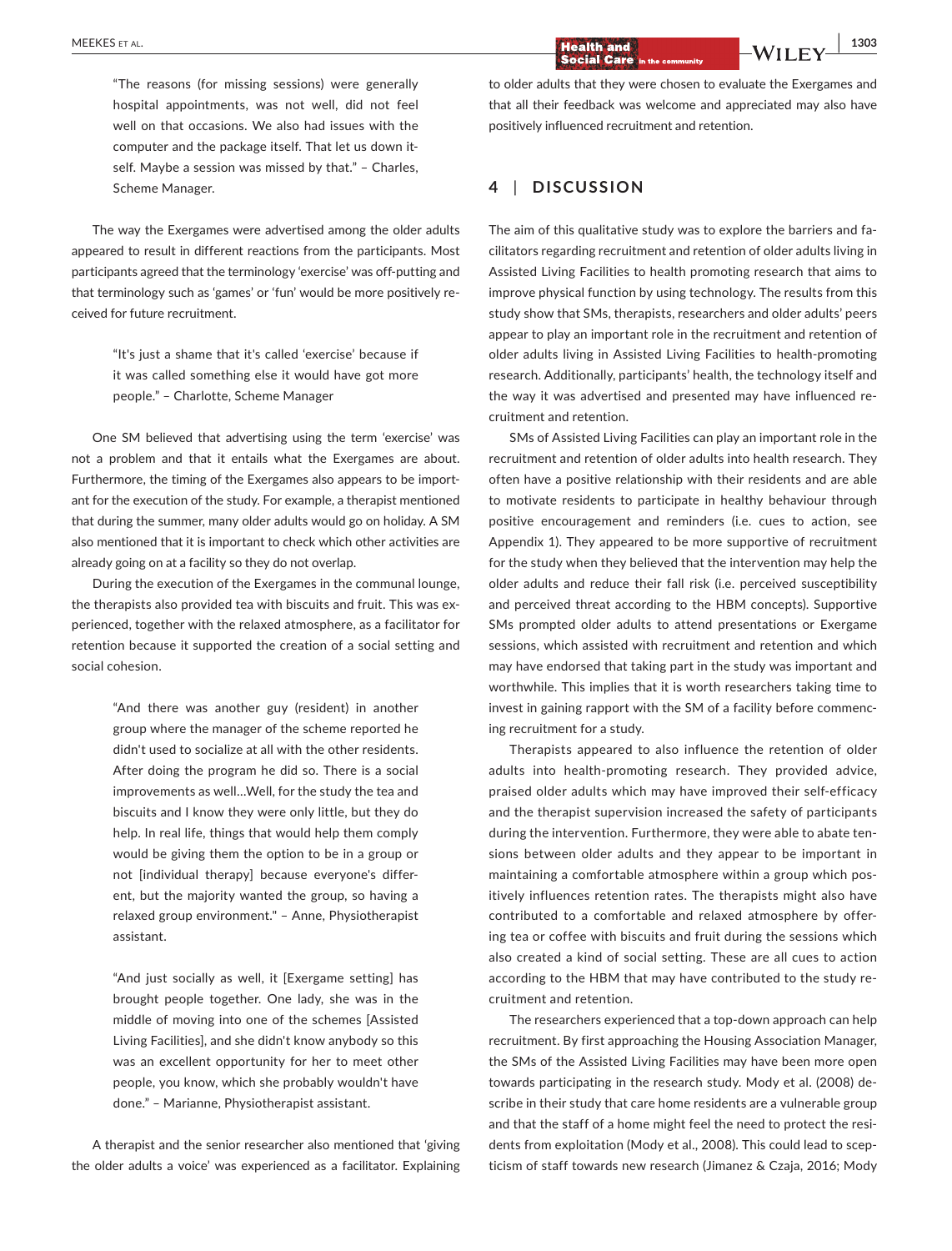**1304 | IA/II F.Y. Health and <b>Contract and Contract and Contract and Contract and Contract and Contract and Contract and Contract and Contract and Contract and Contract and Contract and Contract and Contract and Contrac** 

et al., 2008). In the Exergame study, this scepticism may have been reduced due to the top-down approach. In addition, SMs and residents were all approached not only by email or flyer but also through face-to-face meetings during which the Exergames and results from a previous feasibility study were presented. This approach was also acknowledged by Ford, Havstad, and Davis (2004) as having a positive impact on recruitment (Ford et al., 2004). The possible influence of the feasibility study on recruitment and retention was only briefly mentioned by the researchers as important in informing the methods of recruitment and study processes. Nonetheless, as pointed out in the reviews of McMurdo et al. (2011) and Gul and Ali (2010), a feasibility or pilot study can resolve practical issues of a large study which includes recruitment and retention (Gul & Ali, 2010; McMurdo et al., 2011). It may provide insights regarding response rates and effective recruitment strategies. Additionally, positive preliminary results can help to present the benefits for participating in the large trial.

Peer to peer support of older adults also appeared to influence recruitment and retention. Peers were found to be facilitators as well as barriers by motivating other older adults to continue to exercise by clapping and cheering but may also demotivate older adults by making negative comments or convincing them to stop. The influence of peers can be seen as contextual and environmental cues to action that affect recruitment and retention. As pointed out by Gul and Ali (2010), complex interaction of various personal and contextual factors can explain why enrolment and retention rates vary within one trial conducted at different locations in the same country (Cooley et al., 2003; Gul & Ali, 2010; Rubin et al., 2002). This explains why at some facilities peers were experienced more as a positive facilitator and at other facilities more as a barrier.

The physical and cognitive health of the residents also appeared to have an effect on the recruitment and retention of the participants. The researchers observed that the comorbid health conditions affecting the residents could at time negatively impact their ability to attend Exergame sessions due to attending clinics or requiring hospital admissions. Hall, Longhurst, and Higginson (2009) also noted the challenges of conducting research with older adults in long-term care settings due to the range of symptoms from comorbidities and frequent acute exacerbations of conditions (Hall et al., 2009).

## **4.1** | **Strengths and limitations**

As far as the research team is aware, this is the first analysis of the recruitment and retention strategies in a study using technology for improving physical function (Exergames) in older residents of Assisted Living Facilities. Therefore, this type of research is a valuable addition to this research field.

Furthermore, in the larger RCT study in which this sub-study was based, the recruitment sample size was achieved. The high retention rate (87% at week 12) and recruitment across the multiple Assisted Living Facilities (*n* = 18) lead to some evidence of

generalisability, an important outcome when conducting research (Stanmore et al., 2019).

However, analysis of the results of this study was conducted by two participants (the researchers) whose observations provided further insight but which might result in bias of the results. If participation and analysis is conducted by the same person, the results might be less objective. Even so, the purpose of this study is to share experiences so other researchers are aware of different types of recruitment and retention strategies. Furthermore, the two researchers analysed the results independently to limit bias.

Another limitation of this study is that no interviews were conducted with the residents regarding their experiences about recruitment and retention. Nevertheless, the researchers did investigate their experiences in the RCT by conducting focus groups at each facility at the end of the Exergame study. The findings of these focus groups will be published separately as they focused on the participant's experiences with the intervention and not specifically on recruitment and retention. The researchers have taken these experiences of the residents into account when answering the questions of the semi-structured interviews in this study.

In conclusion, Scheme Managers, therapists, researchers and older adults' peers can play an important role in the recruitment and retention of older adults living in Assisted Living Facilities into health research involving physical activity and technology. Also, inviting people face-to-face, demonstrating the Exergames during a real-life session, showing the potential benefits by presenting results from a feasibility study and alleviating people's fears can positively influence recruitment. The results from this study can help other researcher to improve their recruitment and retention strategies. By improving recruitment and retention rates in health research among older adults, the impact of research on scientific, ethical, political and financial implications will increase. And most importantly, evidence-based practice in care of older adults can be improved which will enhance the quality of life of older adults.

#### **ACKNOWLEDGEMENTS**

The authors wish to thank Trafford Housing Association and their Scheme Managers and in particular Ms Kelly Banham, Ms Margaret Clarke and Ms Tina Duckworth for their support and help during this study.

#### **CONFLICT OF INTERESTS**

The authors have no conflict of interest to declare.

#### **ETHICAL APPROVAL**

This research complies with the Declaration of Helsinki. Ethical approval was obtained from the NHS National Research Ethics Service, reference number 15/WA/0042.

## **ORCID**

Wytske M. [A. M](https://orcid.org/0000-0003-2950-1565)eekes<sup>D</sup> <https://orcid.org/0000-0002-7806-9871> *Claire Ford* <https://orcid.org/0000-0003-2950-1565> *Emma K. Stanmore* <https://orcid.org/0000-0002-4522-5292>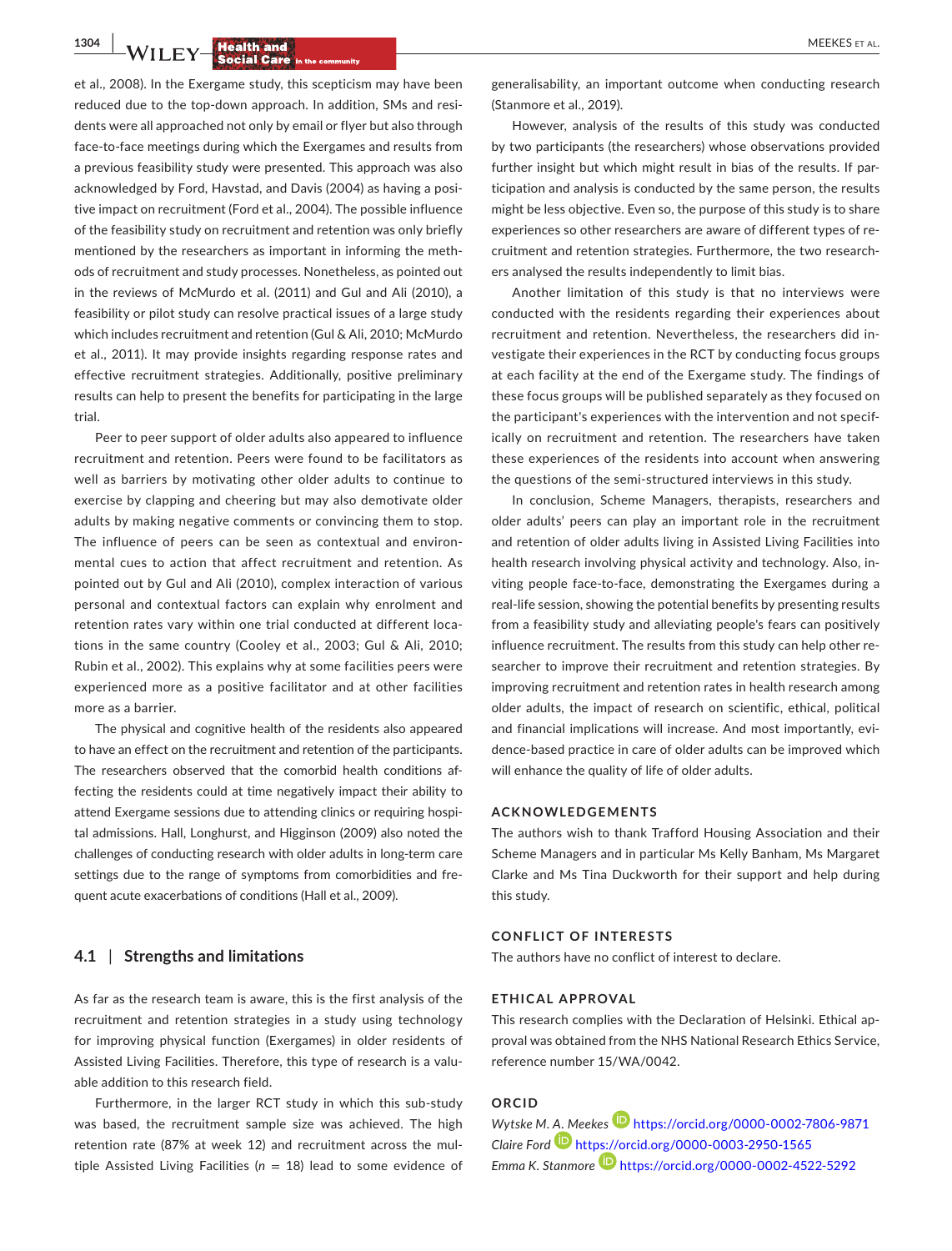#### **REFERENCES**

- Andrews, J. A., Brown, L. J., Hawley, M. S., & Astell, A. J. (2019). Older adults' perspectives on using digital technology to maintain good mental health: Interactive group study. *Journal of Medical Internet Research*, *21*(2), e11694. <https://doi.org/10.2196/11694>
- Attig, C., & Franke, T. (2020). Abandonment of personal quantification: A review and empirical study investigating reasons for wearable activity tracking attrition. *Computers in Human Behavior*, *102*, 223–237. <https://doi.org/10.1016/j.chb.2019.08.025>
- Barg-Walkow, L. H., Harrington, C. N., Mitzner, T. L., Hartley, J. Q., & Rogers, W. A. (2017). Understanding older adults' perceptions of and attitudes towards exergames. *Gerontechnology*, *16*(2), 81–90. [https://](https://doi.org/10.4017/gt.2017.16.2.003.00) [doi.org/10.4017/gt.2017.16.2.003.00](https://doi.org/10.4017/gt.2017.16.2.003.00)
- Booth, F. W., Roberts, C. K., & Laye, M. J. (2012). Lack of exercise is a major cause of chronic diseases. *Comprehensive Physiology*, *2*(2), 1143–1211. <https://doi.org/10.1002/cphy.c110025>
- Campbell, A. J., Robertson, M. C., Gardner, M. M., Norton, R. N., Tilyard, M. W., & Buchner, D. M. (1997). Randomised controlled trial of a general practice programme of home based exercise to prevent falls in elderly women. *BMJ*, *315*(7115), 1065–1069.
- Carlisle, B., Kimmelman, J., Ramsay, T., & MacKinnon, N. (2015). Unsuccessful trial accrual and human subjects protections: An empirical analysis of recently closed trials. *Clinical Trials*, *12*(1), 77–83. <https://doi.org/10.1177/1740774514558307>
- Champion, V. L., & Skinner, C. S. (2008). The health belief model. *Health Behavior and Health Education: Theory, Research, and Practice*, *4*, 45–65.
- Clegg, A., Young, J., Iliffe, S., Rikkert, M. O., & Rockwood, K. (2013). Frailty in elderly people. *The Lancet*, *381*(9868), 752–762.
- Cooley, M. E., Sarna, L., Brown, J. K., Williams, R. D., Chernecky, C., Padilla, G., & Danao, L. L. (2003). Challenges of recruitment and retention in multisite clinical research. *Cancer Nursing*, *26*(5), 376–386. <https://doi.org/10.1097/00002820-200310000-00006>
- Coughlin, J. F. (2010). Understanding the janus face of technology and ageing: Implications for older consumers, business innovation and society. *International Journal of Emerging Technologies & Society*, *8*(2), 62–67.
- Divo, M. J., Martinez, C. H., & Mannino, D. M. (2014). Ageing and the epidemiology of multimorbidity. *European Respiratory Society*, *44*(4), 1055-1068.
- Essery, R., Geraghty, A. W., Kirby, S., & Yardley, L. (2017). Predictors of adherence to home-based physical therapies: A systematic review. *Disability and Rehabilitation*, *39*(6), 519–534. [https://doi.](https://doi.org/10.3109/09638288.2016.1153160) [org/10.3109/09638288.2016.1153160](https://doi.org/10.3109/09638288.2016.1153160)
- Ford, M. E., Havstad, S. L., & Davis, S. D. (2004). A randomized trial of recruitment methods for older African American men in the Prostate, Lung, Colorectal and Ovarian (PLCO) Cancer Screening Trial. *Clinical Trials*, *1*(4), 343–351. <https://doi.org/10.1191/1740774504cn029oa>
- Friese, S. (2019). ATLAS. ti 8 Windows-Inter-Coder Agreement Analysis Copyright© 2019 by ATLAS. Berlin: ti Scientific Software Development GmbH. All rights reserved. Manual Version: 652.20190425. Updated for program version: 8.4.
- Gul, R. B., & Ali, P. A. (2010). Clinical trials: The challenge of recruitment and retention of participants. *Journal of Clinical Nursing*, *19*(1–2), 227– 233. <https://doi.org/10.1111/j.1365-2702.2009.03041.x>
- Hall, S., Longhurst, S., & Higginson, I. J. (2009). Challenges to conducting research with older people living in nursing homes. *BMC Geriatrics*, *9*(1), 38. <https://doi.org/10.1186/1471-2318-9-38>
- Hochbaum, G. M. (1958). Public participation in medical screening programs: A socio-psychological study. US Department of Health, Education, and Welfare, Public Health Service.
- Hsieh, S., Schubert, S., Hoon, C., Mioshi, E., & Hodges, J. R. (2013). Validation of the Addenbrooke's Cognitive Examination III in frontotemporal dementia and Alzheimer's disease. *Dementia*

*and Geriatric Cognitive Disorders*, *36*(3–4), 242–250. [https://doi.](https://doi.org/10.1159/000351671) [org/10.1159/000351671](https://doi.org/10.1159/000351671)

- Huang, G. D., Bull, J., McKee, K. J., Mahon, E., Harper, B., & Roberts, J. N. (2018). Clinical trials recruitment planning: A proposed framework from the Clinical Trials Transformation Initiative. *Contemporary Clinical Trials*, *66*, 74–79. <https://doi.org/10.1016/j.cct.2018.01.003>
- Jack, K., McLean, S. M., Moffett, J. K., & Gardiner, E. (2010). Barriers to treatment adherence in physiotherapy outpatient clinics: A systematic review. *Manual Therapy*, *15*(3), 220–228. [https://doi.](https://doi.org/10.1016/j.math.2009.12.004) [org/10.1016/j.math.2009.12.004](https://doi.org/10.1016/j.math.2009.12.004)
- Jimanez, E., & Czaja, J. (2016). Recruitment and retention: Two of the most important, yet challenging, tasks in behavioral intervention research. Behavioral intervention research: Designing, evaluating, and implementing. New York: Springer.
- Kendrick, D., Orton, E., Lafond, N., Audsley, S., Maula, A., Morris, R., … Iliffe, S. (2018). Keeping active: Maintenance of physical activity after exercise programmes for older adults. *Public Health*, *164*, 118– 127. <https://doi.org/10.1016/j.puhe.2018.08.003>
- Laventure, R., & Skelton, D. (2007). Breaking down the barriers: Strategies to motivate the older client to begin and sustain exercise participation. *Fitness Professionals*, 42–43. [https://www.laterlifet](https://www.laterlifetraining.co.uk/wp-content/uploads/2010/12/Breaking-down-the-barriers-Laventure-and-Skelton-FitPro-2008.pdf) [raining.co.uk/wp-content/uploads/2010/12/Breaking-down-the](https://www.laterlifetraining.co.uk/wp-content/uploads/2010/12/Breaking-down-the-barriers-Laventure-and-Skelton-FitPro-2008.pdf)[barriers-Laventure-and-Skelton-FitPro-2008.pdf](https://www.laterlifetraining.co.uk/wp-content/uploads/2010/12/Breaking-down-the-barriers-Laventure-and-Skelton-FitPro-2008.pdf)
- Lee, C., & Coughlin, J. F. (2015). PERSPECTIVE: Older adults' adoption of technology: An integrated approach to identifying determinants and barriers. *Journal of Product Innovation Management*, *32*(5), 747–759. <https://doi.org/10.1111/jpim.12176>
- McMurdo, M. E. T., Roberts, H., Parker, S., Wyatt, N., May, H., Goodman, C., … Dyer, C. (2011). Improving recruitment of older people to research through good practice. *Age and Ageing*, *40*(6), 659–665. <https://doi.org/10.1093/ageing/afr115>
- Mody, L., Miller, D. K., McGloin, J. M., Freeman, M., Marcantonio, E. R., Magaziner, J., & Studenski, S. (2008). Recruitment and retention of older adults in aging research: (See editorial comments by Dr. Stephanie Studenski, pp 2351–2352). *Journal of the American Geriatrics Society*, *56*(12), 2340–2348.
- Peels, D. A., Bolman, C., Golsteijn, R. H. J., De Vries, H., Mudde, A. N., van Stralen, M. M., & Lechner, L. (2012). Differences in reach and attrition between Web-based and print-delivered tailored interventions among adults over 50 years of age: Clustered randomized trial. *Journal of Medical Internet Research*, *14*(6), e179. [https://doi.](https://doi.org/10.2196/jmir.2229) [org/10.2196/jmir.2229](https://doi.org/10.2196/jmir.2229)
- Picorelli, A. M. A., Pereira, L. S. M., Pereira, D. S., Felício, D., & Sherrington, C. (2014). Adherence to exercise programs for older people is influenced by program characteristics and personal factors: A systematic review. *Journal of Physiotherapy*, *60*(3), 151–156. [https://doi.](https://doi.org/10.1016/j.jphys.2014.06.012) [org/10.1016/j.jphys.2014.06.012](https://doi.org/10.1016/j.jphys.2014.06.012)
- Resnick, B., D'Adamo, C., Shardell, M., Orwig, D., Hawkes, W., Hebel, J. R., … Yu-Yahiro, J. (2008). Adherence to an exercise intervention among older women post hip fracture. *Journal of Clinical Sport Psychology*, *2*(1), 41–56. <https://doi.org/10.1123/jcsp.2.1.41>
- Ridda, I., MacIntyre, C., Lindley, R. I., & Tan, T. (2010). Difficulties in recruiting older people in clinical trials: An examination of barriers and solutions. *Vaccine*, *28*(4), 901–906. [https://doi.org/10.1016/j.vacci](https://doi.org/10.1016/j.vaccine.2009.10.081) [ne.2009.10.081](https://doi.org/10.1016/j.vaccine.2009.10.081)
- Rosenstock, I. M. (1974). The health belief model and preventive health behavior. *Health Education Monographs*, *2*(4), 354–386. [https://doi.](https://doi.org/10.1177/109019817400200405) [org/10.1177/109019817400200405](https://doi.org/10.1177/109019817400200405)
- Rubin, R. R., Fujimoto, W. Y., Marrero, D. G., Brenneman, T., Charleston, J. B., Edelstein, S. L., … Lichterman, L. C. (2002). The diabetes prevention program: Recruitment methods and results. *Controlled Clinical Trials*, *23*(2), 157–171.
- Skelton, D., Dinan, S., Campbell, M., & Rutherford, O. (2005). Tailored group exercise (Falls Management Exercise—FaME) reduces falls in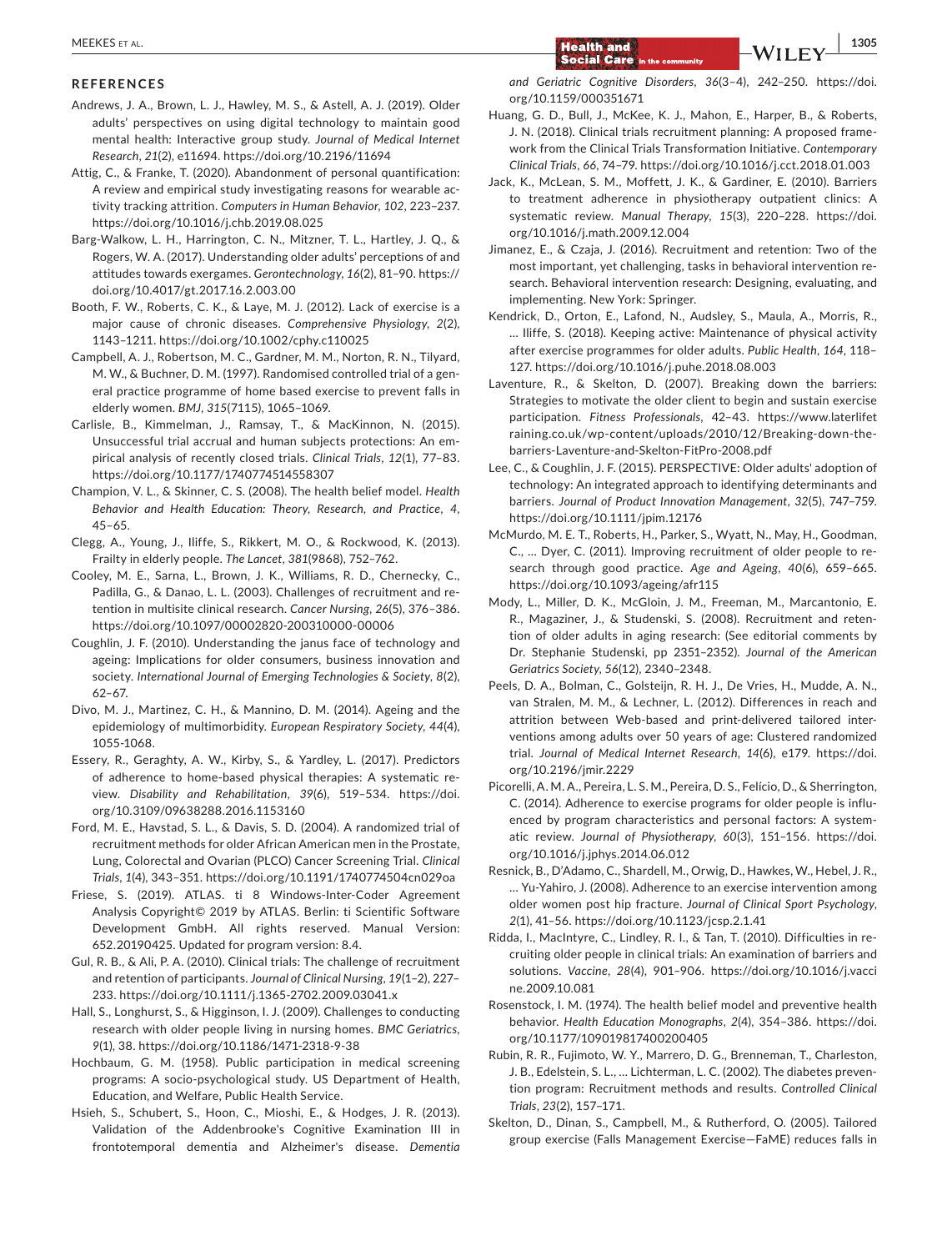**1306 | IA/II F.Y. Health and <b>a** contract the contract of all the contract of all the contract of all the contract of all the contract of all the contract of all the contract of all the contract of all the contract of a **Social Care in the** 

community-dwelling older frequent fallers (an RCT). *Age and Ageing*, *34*(6), 636–639. <https://doi.org/10.1093/ageing/afi174>

- Stanmore, M., de Jong, S., Sutton, B., … Todd, C. (2019). The effectiveness and cost-effectiveness of strength and balance Exergames to reduce falls risk for people aged 55 years and older in UK assisted living facilities: A multi-centre, cluster randomised controlled trial. *BMC Medicine*, *17*(1), 49.
- Stanmore, E. K., Todd, C., & Skelton, D. A. (2015). Acceptability and usability of evidence based exergames designed to improve function in older people. Paper presented at the Gerontologist.
- Van Ruiten, R. (2013). Communicatie met ouderen over valpreventie. Factsheet 33. VeiligheidNL. Retrieved from: [http://docplayer.nl/19424](VeiligheidNL.Retrieved from: http://docplayer.nl/19424175-Factsheet-communicatie-met-ouderen-over-valpreventie.html) [175-Factsheet-communicatie-met-ouderen-over-valpreventie.html](VeiligheidNL.Retrieved from: http://docplayer.nl/19424175-Factsheet-communicatie-met-ouderen-over-valpreventie.html)
- Vaportzis, E., Giatsi Clausen, M., & Gow, A. J. (2017). Older adults perceptions of technology and barriers to interacting with tablet computers: A focus group study. *Frontiers in Psychology*, *8*, 1687. [https://](https://doi.org/10.3389/fpsyg.2017.01687) [doi.org/10.3389/fpsyg.2017.01687](https://doi.org/10.3389/fpsyg.2017.01687)
- Vegda, K., Nie, J. X., Wang, L., Tracy, C. S., Moineddin, R., & Upshur, R. E. (2009). Trends in health services utilization, medication use, and health conditions among older adults: A 2-year retrospective chart

**APPENDIX 1.**

#### **Coding scheme**

review in a primary care practice. *BMC Health Services Research*, *9*(1), 217.<https://doi.org/10.1186/1472-6963-9-217>

- WHO. (2018). Ageing and health. Retrieved from [https://www.who.int/](https://www.who.int/news-room/fact-sheets/detail/ageing-and-health) [news-room/fact-sheets/detail/ageing-and-health](https://www.who.int/news-room/fact-sheets/detail/ageing-and-health).
- Wylie, G., Young, Z., Littleford, R., Sullivan, F., Williams, B., Menz, H., … Morris, J. (2015). Reflecting on the methodological challenge of recruiting older care home residents to podiatry research. *Journal of Foot and Ankle Research*, *8*(S1), 1–2. [https://doi.](https://doi.org/10.1186/1757-1146-8-S1-A10) [org/10.1186/1757-1146-8-S1-A10](https://doi.org/10.1186/1757-1146-8-S1-A10)

## **How to cite this article:** Meekes WMA, Ford C, Stanmore EK.

Recruitment and retention of older adults in Assisted Living Facilities to a clinical trial using technology for falls prevention: A qualitative case study of barriers and facilitators. *Health Soc Care Community*. 2021;29:1296–1307. [https://doi.](https://doi.org/10.1111/hsc.13170)

[org/10.1111/hsc.13170](https://doi.org/10.1111/hsc.13170)

| Main code              | Sub-code (as viewed by Therapists, Scheme Managers<br>and Researchers)                                                  | <b>Related to HBM concept</b>                                                                                  |
|------------------------|-------------------------------------------------------------------------------------------------------------------------|----------------------------------------------------------------------------------------------------------------|
| Residents              | • Characteristics<br>• Attitude (towards Exergames)<br>• Behaviour<br>• Motivation                                      | Modifying variables, Perceived<br>Threat, Perceived Seriousness,<br>Perceived Susceptibility,<br>Self-Efficacy |
| <b>Scheme Managers</b> | • Characteristics<br>• Attitude<br>• Behaviour<br>• Motivation<br>• Influence<br>• Scheme Manager-Resident relationship | Cues to action, Perceived Barriers<br>and Perceived Benefits                                                   |
| Therapists             | • Characteristics<br>• Attitude<br>• Behaviour<br>• Motivation<br>• Influence<br>• Trainer-Resident relationship        | <b>Cues to action, Perceived Barriers</b><br>and Perceived Benefits                                            |
| Researchers            | • Characteristics<br>• Attitude<br>• Influence<br>• Behaviour                                                           | Cues to action, Perceived barriers<br>and perceived benefits                                                   |
| Peers                  | • Peers (influence)<br>• Dynamics and Atmosphere<br>• Housing Association                                               | Cues to action, Perceived Barriers<br>and Perceived Benefits                                                   |
| Family                 | • Family (influence)                                                                                                    | Cues to action, Perceived Barriers<br>and Perceived Benefits                                                   |
| Scheme facilities      | • Scheme facilities                                                                                                     | Cues to action, Perceived barriers<br>and perceived benefits                                                   |
| Product (Exergames)    | • Suitability<br>• Intention to use<br>• Accessibility<br>• Influence                                                   | <b>Cues to Action, Perceived Barriers</b><br>and Perceived Benefits                                            |
| <b>Barriers</b>        | • Barriers                                                                                                              | <b>Perceived Barriers</b>                                                                                      |
| <b>Facilitators</b>    | • Facilitators                                                                                                          | Perceived Benefits, Cues to Action                                                                             |